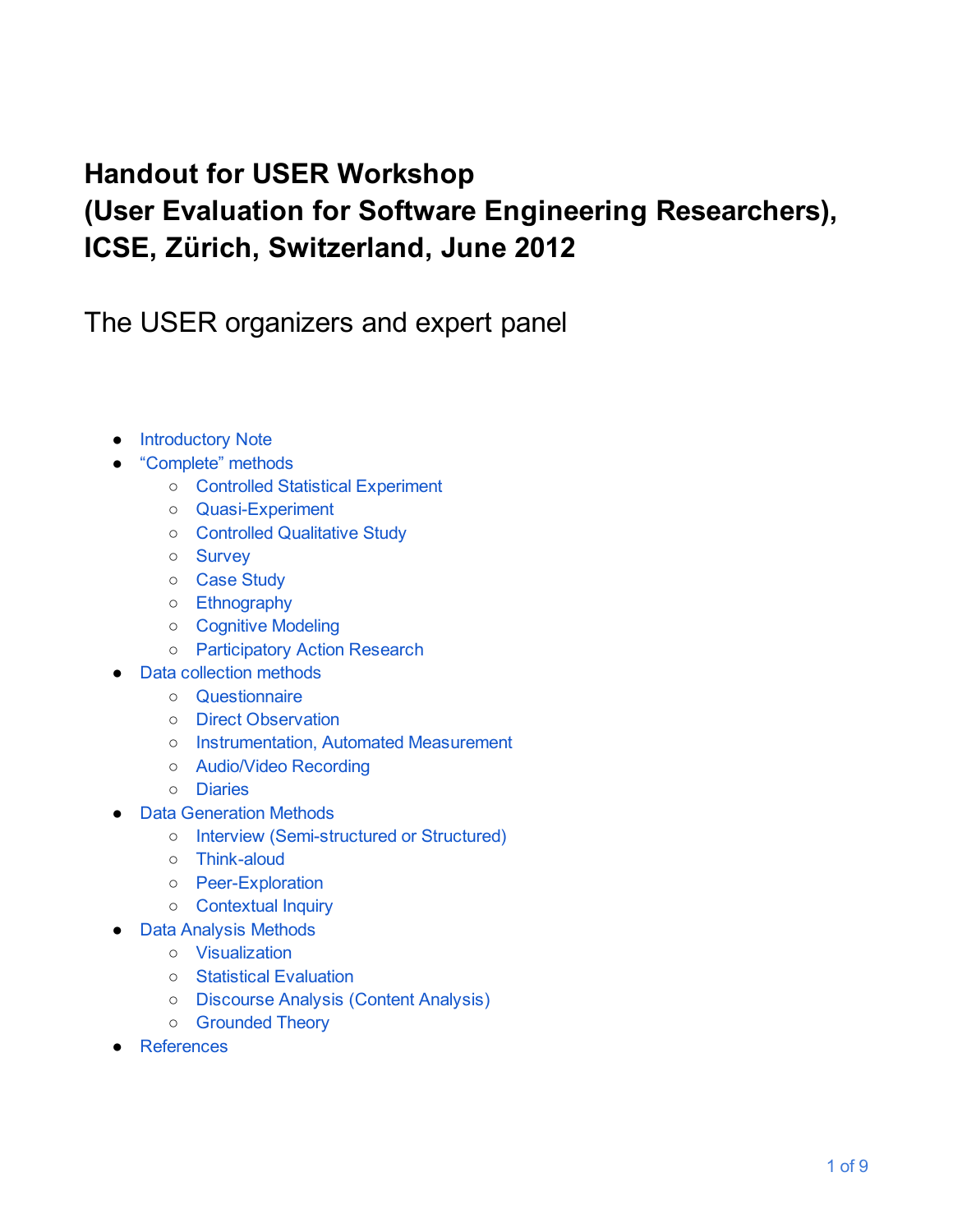## **Introductory Note**

A list of the most important properties of some important methods. For rough orientation only, please consult detailed instructional material before you apply a method.

The description of each method will have the following parts:

| <b>Definition:</b> | What are the defining properties of the method?                                      |
|--------------------|--------------------------------------------------------------------------------------|
| Scope:             | When does the method apply?                                                          |
| <b>Strengths:</b>  | The nice properties of executing the method or of the results you can obtain         |
|                    | <b>Limitations:</b> Where or when the method does not work well; what to use instead |
| Issues:            | Where or when the method is difficult to use; what to do about this                  |
| <b>Pitfalls:</b>   | Typical mistakes to avoid                                                            |

## **"Complete" methods**

These methods link certain types of data (and perhaps modes of their collection) to certain modes of data analysis and certain types of result to be obtained. They employ the data collection methods and data analysis methods described further down.

## **Controlled Statistical Experiment**

| <b>Definition:</b>  | Measuring the causal influence of an independent variable by keeping all other                 |
|---------------------|------------------------------------------------------------------------------------------------|
|                     | independent variables (quasi) constant via repetition, randomized assignment, and              |
|                     | averaging (together these constitute the "control").                                           |
| Scope:              | Use this when all of the following are true: (1) you have a binary question to answer (e.g.,   |
|                     | is tool x better than tool $y$ ?), (2) have the ability to control the environment (e.g., have |
|                     | access to a lab in which your participants can conduct the task), and (3) you can gather       |
|                     | enough data to support inferential statistical analyses. A rough rule of thumb is 30           |
|                     | participants for each treatment.                                                               |
| Strengths:          | Reviewers tend to value these the most highly.                                                 |
| <b>Limitations:</b> | Not suitable for answering "how" or details-oriented "why" sorts of questions.                 |
| <b>Issues:</b>      | Must have enough participants to enable statistically significant results.                     |
| <b>Pitfalls:</b>    | Confounding effects that invalidate the results (For example, the learning effect means        |
|                     | that participants may have an easier time using the second system in a study because it        |
|                     | is second, not because of the system).                                                         |
|                     |                                                                                                |

## **Quasi-Experiment**

**Definition**: Like controlled statistical experiment, except that constancy is incomplete, typically due to lack of randomization.

- **Scope:** Applies instead of a controlled statistical experiment when the independent variable/treatment cannot be assigned by you. For example, you cannot assign gender, so gender studies fall in this category. Medical studies are almost all of this type, because they cannot assign variables like "has had cancer".
- **Strengths:** Same as controlled statistical experiments.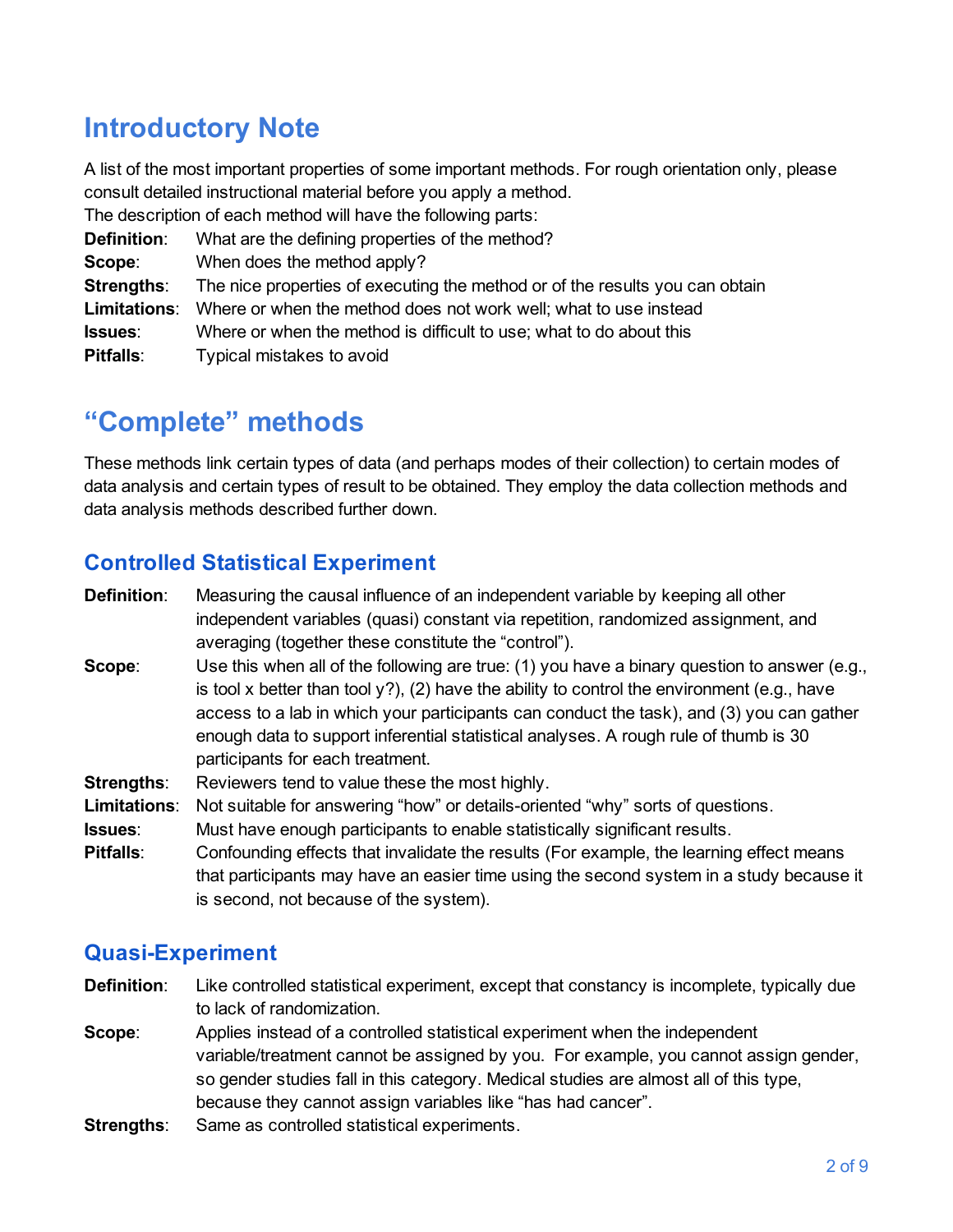|                  | <b>Limitations:</b> Same as controlled statistical experiments. |
|------------------|-----------------------------------------------------------------|
| <b>Issues:</b>   | Same as controlled statistical experiments.                     |
| <b>Pitfalls:</b> | Same as controlled statistical experiments.                     |

#### **Controlled Qualitative Study**

| <b>Definition:</b>  | Controlled study, but no statistics. (Therefore it would be technically incorrect to call it an<br>"experiment").                                                                                                                                                                                                                                                                                   |
|---------------------|-----------------------------------------------------------------------------------------------------------------------------------------------------------------------------------------------------------------------------------------------------------------------------------------------------------------------------------------------------------------------------------------------------|
| Scope:              | Use this kind of study when you want qualitative (non-numeric) information, such as lists<br>of phenomena or answers to "how" or "why" questions. (e.g., what barriers do users<br>face when they try to debug?). Produces qualitative data such as lists of behaviors,<br>verbal comments, etc. Usually done with only a handful of participants, since each one<br>produces a great deal of data. |
| Strengths:          | These studies reveal detailed problems and surprising phenomena that were not<br>predicted in advance, and as a result often produce prescriptive design implications.                                                                                                                                                                                                                              |
| <b>Limitations:</b> | Not suitable for answering binary questions (eg, is x better than $y$ ?).                                                                                                                                                                                                                                                                                                                           |
| Issues:             | Qualitative analysis is very time-consuming.                                                                                                                                                                                                                                                                                                                                                        |
| <b>Pitfalls:</b>    | Lack of rigor in the analysis procedures.                                                                                                                                                                                                                                                                                                                                                           |

#### **Survey**

- **Definition:** Collecting information from many respondents using a questionnaire **Scope**: Gather quantitative frequency data for demographic or memorable information and examine frequencies and correlations. Gather large amounts of qualitative data from open-ended questions.
- **Strengths:** Usually lightweight. Can gather lots of information quickly. Useful for seeing if trends from small samples (e.g., observations, interviews) generalize to a larger population. Also useful for identifying low-frequency, salient events.
- **Limitations**: Not suitable for eliciting information about participants they cannot recall (e.g., nonsalient events). Experimenter interaction with respondents is one way - often no opportunity to follow-up on ambiguous or interesting responses to questions, unlike observations or interviews.
- **Issues:** Responses biased by many factors e.g., question wording, non-response. Reported events likely to be biased towards salient events.

**Pitfalls**: Must be careful to recruit participants that generalize to desired population. Should carefully pilot questionnaire to ensure it measures what you expect.

### **Case Study**

- **Definition:** Forming or evaluating multiple competing explanations of a phenomenon by using multiple sources of evidence and employing triangulation.
- **Scope**: Answering "how" or "why" questions about a complex phenomenon as it unfolds in its natural context.
- **Strengths:** Evaluates the research in-context in a realistic setting.
- **Limitations**: May not be the best way to compare different techniques/tools.
- **Issues**: Results may not generalize, especially if the number of participants is small.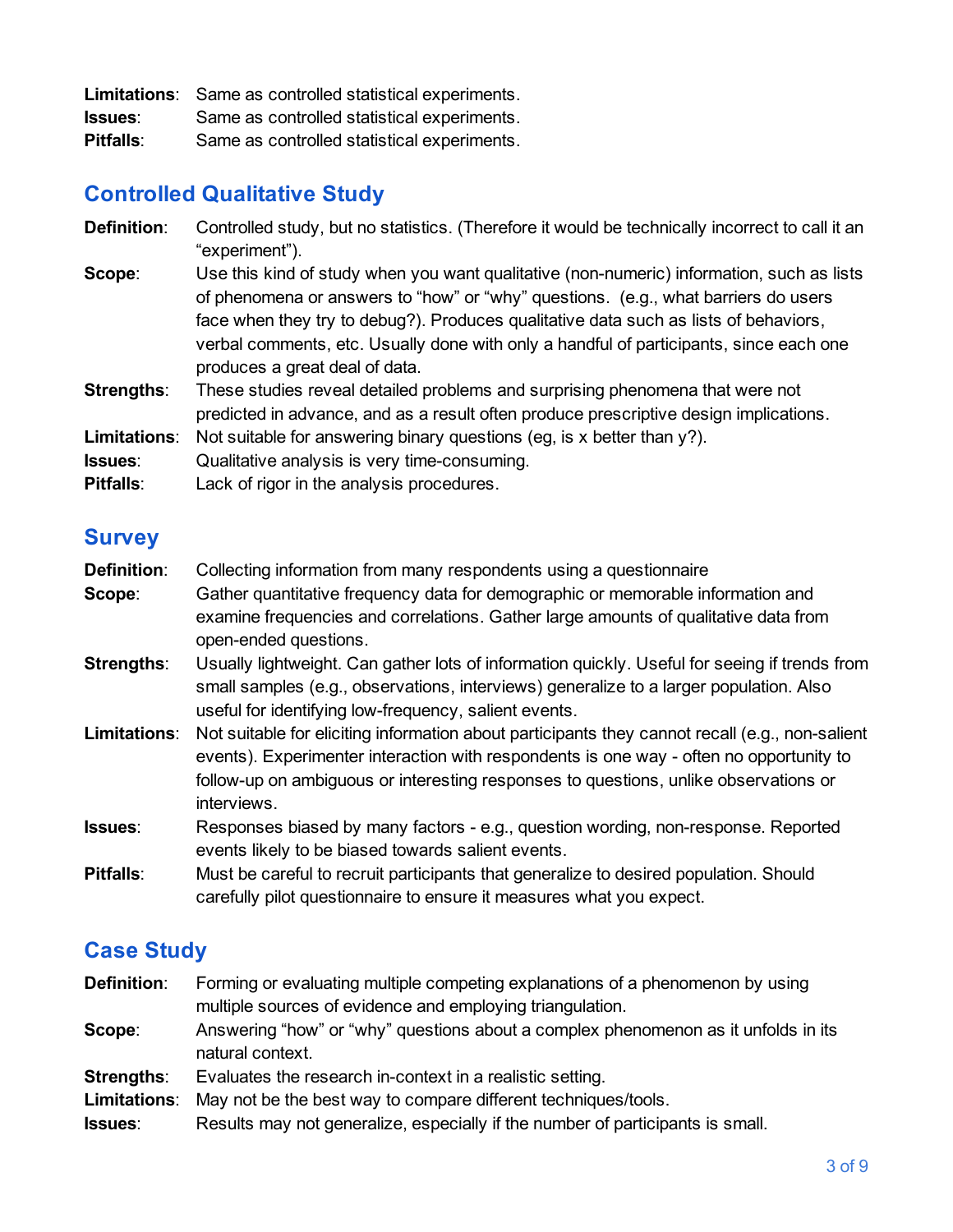**Pitfalls:** Using a tool/technique/experiment designer as the subject of the case study -- this produces biased results and is not a true case study. Many "case studies" appearing in publication are illustrative examples rather than actual case studies.

#### **Ethnography**

| <b>Definition:</b> | Describe a social system based on extensive participant observation                                                                                                                            |  |
|--------------------|------------------------------------------------------------------------------------------------------------------------------------------------------------------------------------------------|--|
| Scope:             | Sensemaking of cultures (complex social processes)                                                                                                                                             |  |
| <b>Strengths:</b>  | Extremely detailed understanding of the factors that govern behavior, useful for<br>understanding how a tool might be used in a particular culture.                                            |  |
| Limitations:       | Not good for answering comparative questions                                                                                                                                                   |  |
| Issues:            | Extremely time consuming to perform (often months or years). Some value can be<br>extracted from brief observations, but these often give only a limited glimpse of the<br>culture of a place. |  |
| <b>Pitfalls:</b>   | These are not interviews, nor are they interventions; the ethnographer's job is to observe<br>and probe.                                                                                       |  |

## **Cognitive Modeling**

| <b>Definition:</b> | Formulate models and predictions of user behavior based on cognitive theories      |
|--------------------|------------------------------------------------------------------------------------|
| Scope:             | Predicting user behavior and performance                                           |
| <b>Strengths:</b>  | Theory-driven hypotheses are easily explainable and generate new predictions.      |
| Limitations:       | Models may not account for deviations or outliers.                                 |
| Issues:            | Many theories are not yet well-validated or tested in software engineering domain. |
| <b>Pitfalls:</b>   | Broad strokes painted by cognitive theories may miss finer motivations and         |
|                    | circumstances.                                                                     |

### **Participatory Action Research**

| <b>Definition:</b> | Focus on the effects on how the researcher's direct actions participating within the |
|--------------------|--------------------------------------------------------------------------------------|
|                    | community of study can achieve the goal of improving the community's performance or  |
|                    | quality of an area of concern.                                                       |
| Scope:             | When the community cannot act alone adequately in this matter                        |
| Strengths:         | Innovation                                                                           |
| Limitations:       | Generalization of results is generally difficult                                     |
| Issues:            | Keep the roles of researcher and community clearly apart                             |
| <b>Pitfalls:</b>   | Not being able to describe properly what was done or how/why it was research         |
|                    |                                                                                      |

## **Data collection methods**

### **Questionnaire**

**Definition**: Ask many participants a predetermined series of questions ("items"), often through a web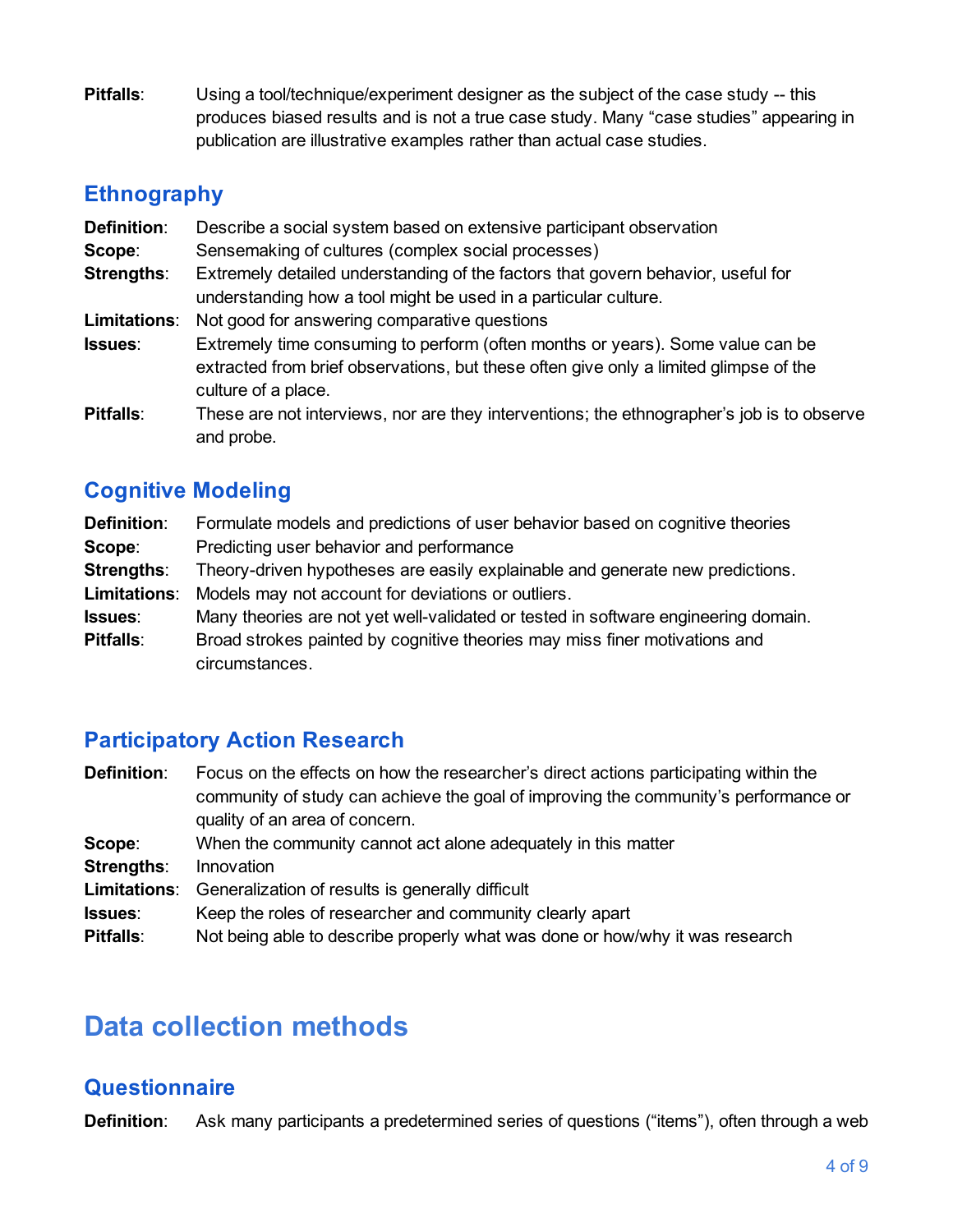|                   | form.                                                                                   |
|-------------------|-----------------------------------------------------------------------------------------|
| Scope:            | Quantitative data through forced choice items. Qualitative data through free response   |
|                   | items. Quantitative data through content analysis of free response items.               |
| <b>Strengths:</b> | Can probe many (hundreds or even thousands) of participants with no extra data          |
|                   | collection effort. Removes all bias from direct interactions with the experimenter.     |
| Limitations:      | Interaction with respondents is one way - usually cannot follow up on responses.        |
| <b>Issues:</b>    | Can examine correlations between measures without any sense of why they occurred or     |
|                   | what they mean.                                                                         |
| <b>Pitfalls:</b>  | Need to use appropriate statistical tests when examining relationships between          |
|                   | variables. Mean is not a meaningful measure for skewed distributions. Outliers can skew |
|                   | results. Participants that incorrectly interpret items can lead to bogus results.       |

#### **Direct Observation**

| <b>Definition:</b> | Observe events personally as they occur.                                               |
|--------------------|----------------------------------------------------------------------------------------|
| Scope:             | All qualitative modes of inquiry and low-bandwidth quantitative ones.                  |
| Strengths:         | Rich information is available, unexpected events can be recognized.                    |
| Limitations:       | Some environments may not allow data recording which puts the burden of accuracy on    |
|                    | the researcher.                                                                        |
| <b>Issues:</b>     | Researcher is overwhelmed quickly.                                                     |
| Pitfalls:          | Presence of researcher disrupts normal peer interaction (oh you're busy with someone). |
|                    | Hawthorne effect - knowing that you are being observed can change the results.         |

## **Instrumentation, Automated Measurement**

| <b>Definition:</b> | Record events in programming environment                  |
|--------------------|-----------------------------------------------------------|
| Scope:             | Need empirical measures of user behavior and performance  |
| Strengths:         | Generates definitive quantitative evidence of phenomena.  |
| Limitations:       | Limited insight in interpreting events.                   |
| <b>Issues:</b>     | Scalability; Privacy concerns; IDE instrumentation tricky |
| <b>Pitfalls:</b>   | Always one more thing that you wished you recorded        |

## **Audio/Video Recording**

| <b>Definition:</b> | Record audio, screen capture video, or room-level video                                                                                                                                                                    |
|--------------------|----------------------------------------------------------------------------------------------------------------------------------------------------------------------------------------------------------------------------|
| Scope:             | Need record but don't know what to measure yet. Want to use content analysis for<br>observations or interviews. Want to analyze task or subtask time in detail post-hoc.                                                   |
| Strengths:         | Playback of user study lets you take high-level notes and revisit detail later. Essential<br>(with think aloud) for understanding participant behavior in detail to understand why<br>something occurred.                  |
| Limitations:       | Limited precision in interpreting events. Unlike interpretation during observation or<br>interview, can't use participant to help interpret.                                                                               |
| <b>Issues:</b>     | Time consuming to aggregate data using content analysis, open to subjective measures<br>and interpretations. Can be greater concerns in field settings with NDAs and<br>confidentiality due to increased fidelity of data. |
| <b>Pitfalls:</b>   | Often easy to capture, but time consuming to analyze in detail.                                                                                                                                                            |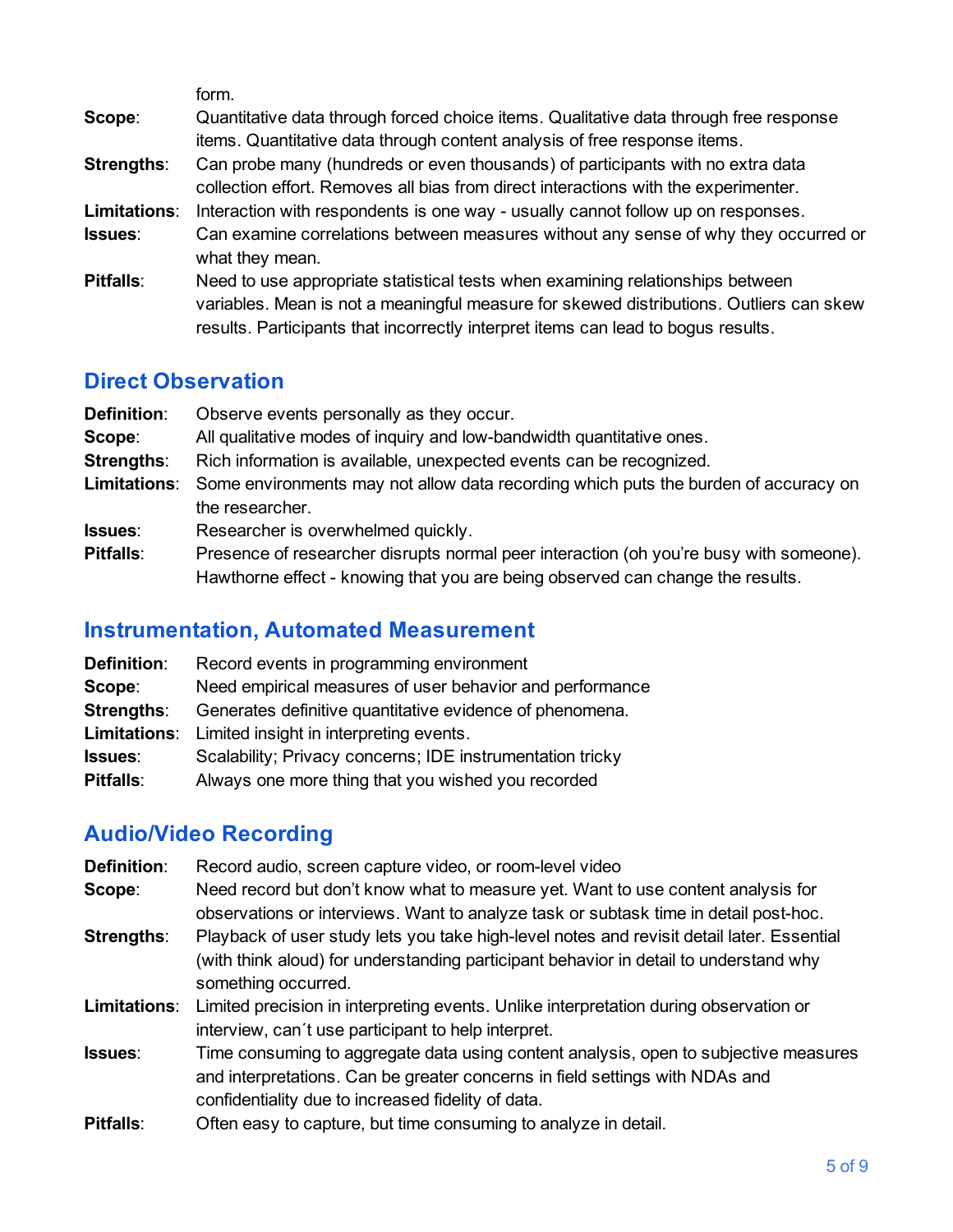### **Diaries**

| <b>Definition:</b> | Research subjects record actions and events as they occur.                              |
|--------------------|-----------------------------------------------------------------------------------------|
| Scope:             | Provides qualitative data and potentially quantitative (if multiple subjects record     |
|                    | information consistently)                                                               |
| <b>Strengths:</b>  | Activities are recorded as they happen, could identify activities not anticipated by    |
|                    | researcher. Requires less researcher time than observation.                             |
| Limitations:       | Time sensitive tasks where the delays introduced by recording will impact task success. |
| Issues:            | Self-reported data may not be accurate or complete.                                     |
| <b>Pitfalls:</b>   | Recording is intrusive and the act of recording actions is likely to affect behavior.   |
|                    |                                                                                         |

## **Data Generation Methods**

## **Interview (Semistructured or Structured)**

| <b>Definition:</b>  | One-on-one discussion with participant                                                                                                                                      |
|---------------------|-----------------------------------------------------------------------------------------------------------------------------------------------------------------------------|
| Scope:              | Want to find out detailed information about what participants are thinking.                                                                                                 |
| <b>Strengths:</b>   | Participant more likely to open up; can get information about thought processes.                                                                                            |
| <b>Limitations:</b> | Participants may not accurately remember what they did when asked about it later; can<br>combine interviews with other techniques and have participants also perform tasks. |
| Issues:             | Can be difficult to ask the right questions.                                                                                                                                |
| Pitfalls:           | Perform semi-structure interview with small pool; then structured with large pool                                                                                           |

## **Focus Groups**

| <b>Definition:</b> | Small pool of participants give feedback on prepared material (e.g. paper prototypes) |
|--------------------|---------------------------------------------------------------------------------------|
| Scope:             | Need to quickly get feedback or brainstorm ideas with intended users.                 |
| <b>Strengths:</b>  | Group members can bounce ideas off of each other.                                     |
| Limitations:       | Groupthink or dominating participant derails discussion.                              |
| <b>Issues:</b>     | Moderating discussion is an art.                                                      |
| <b>Pitfalls:</b>   | Not enough control over the discussion, too large of a group.                         |

### **Think-aloud**

| <b>Definition:</b>  | Participant vocalizes thought processes during study.                                                                                                                     |
|---------------------|---------------------------------------------------------------------------------------------------------------------------------------------------------------------------|
| Scope:              | Need to observe the decision making processes of people.                                                                                                                  |
| <b>Strengths:</b>   | Explains user behavior; gives deep insight into cognitive processes during task                                                                                           |
| <b>Limitations:</b> | Self-reported introspection may introduce bias in task; not every human thought can be<br>verbalized (high-level rational thought is okay, perceptual processes are not). |
| <b>Issues</b> :     | Transcription is time consuming. Must occasionally probe participants to speak up                                                                                         |
| <b>Pitfalls:</b>    | Failure to correlate transcription events with current activity/screen                                                                                                    |

## **Peer-Exploration**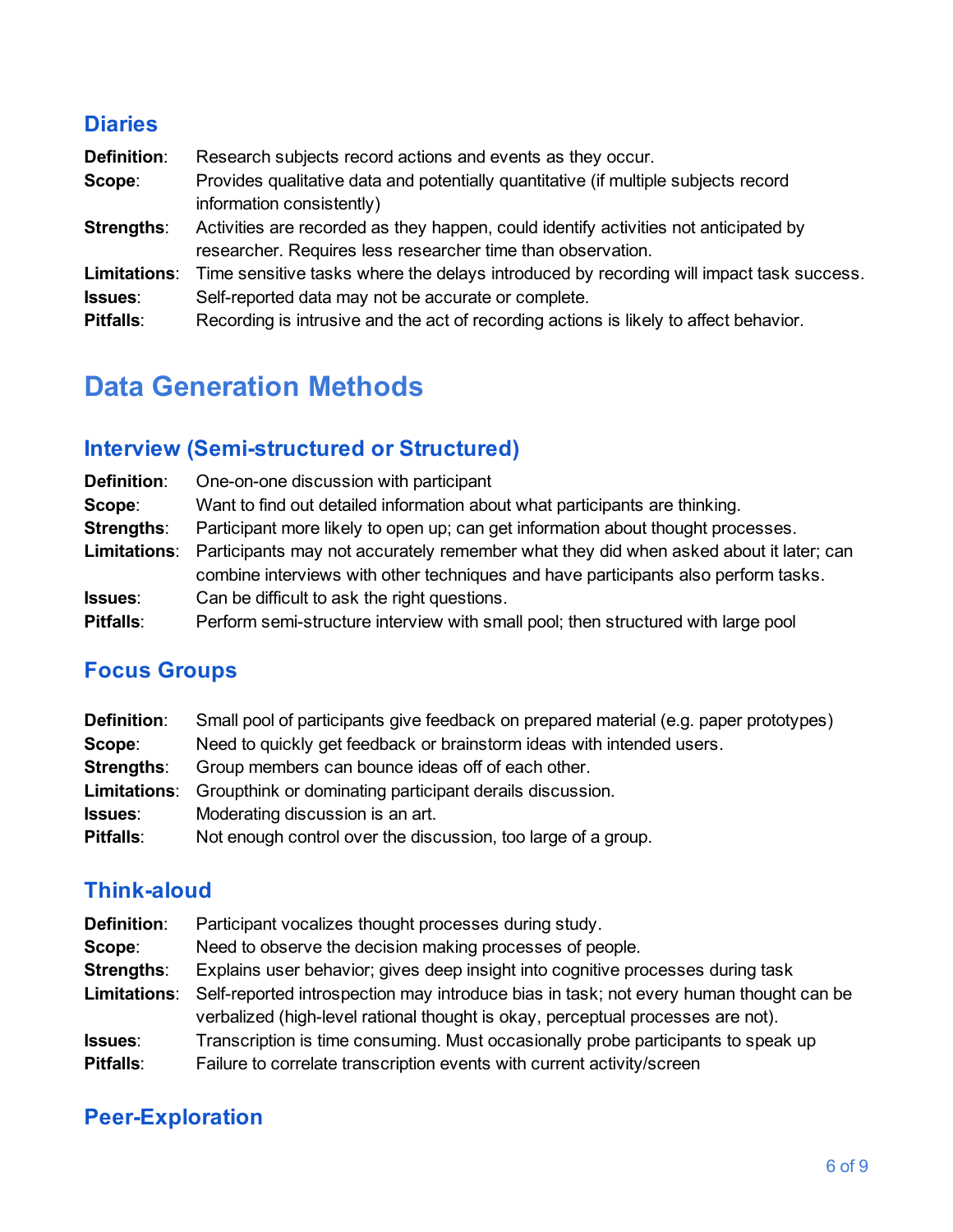| <b>Definition:</b> | Observing participants working together on tasks (e.g., programming tasks) as a pair<br>rather than individually.                                                                              |
|--------------------|------------------------------------------------------------------------------------------------------------------------------------------------------------------------------------------------|
| Scope:             | Useful for studies where participants' thoughts are needed to provide more color around<br>"what" they are doing and "why".                                                                    |
| Strengths:         | Provides more genuine discourse than think-aloud.                                                                                                                                              |
| Limitations:       | There are limits to how well thoughts can be verbalized.                                                                                                                                       |
| Issues:            | The presence of a pair can influence the behaviour or a participant in ways that affect<br>applicability of the results. Not all tasks lend themselves to the use of pairs of<br>participants. |
| <b>Pitfalls:</b>   | One participant taking over the task can reduce the amount of verbalization.                                                                                                                   |

### **Contextual Inquiry**

- **Definition:** Researchers observe participants in their place of work, asking probing questions about their processes, decisions, and tasks.
- **Scope:** Useful for observing how people currently work in order to inform the design of new workflows and technologies.
- **Strengths:** Can be done in as little as a couple hours for 1 participant.
- **Limitations**: Because of the small samples (less than 10, typically), can be difficult to generalize.
- **Issues**: Works best when the workplace is in one place; less useful when the work is entirely on a screen, because it can be difficult to see the screen.
- **Pitfalls:** Researchers often treat these as interviews, and participants often think they are interviews. Needs explicit instruction before hand to describe master/apprentice dynamic (the participant is the master, teaching the researcher).

## **Data Analysis Methods**

### **Visualization**

| <b>Definition:</b> | Represent or summarize data by appropriate graphical plots or diagrams.                                                                                                    |
|--------------------|----------------------------------------------------------------------------------------------------------------------------------------------------------------------------|
| Scope:             | For non-tiny amounts of quantitative data whenever overview and insight trump detail and<br>precision (that is, always) or for qualitative data to tell a long story short |
| Strengths:         | Can be understood quickly; peculiarities remain visible; can tell a story                                                                                                  |
| Limitations:       | Incongruence when comparing to other studies; limited generalizability                                                                                                     |
| Issues:            | For ill choice of visualization type: Looks can be misleading                                                                                                              |
| <b>Pitfalls:</b>   | Readers may be able to spot minor inconsistencies you have overlooked that are<br>otherwise hidden                                                                         |

### **Statistical Evaluation**

| <b>Definition:</b> | Apply statistical inference to draw conclusions from quantitative data. |
|--------------------|-------------------------------------------------------------------------|
| Scope:             | All of the above                                                        |
| Strengths:         | Often considered very credible, "wow" factor; reliable insights         |
|                    | <b>Limitations:</b> Requires assumptions that may be hard to validate   |
| <b>Issues</b> :    | May turn interesting data into what is perceived as a null result.      |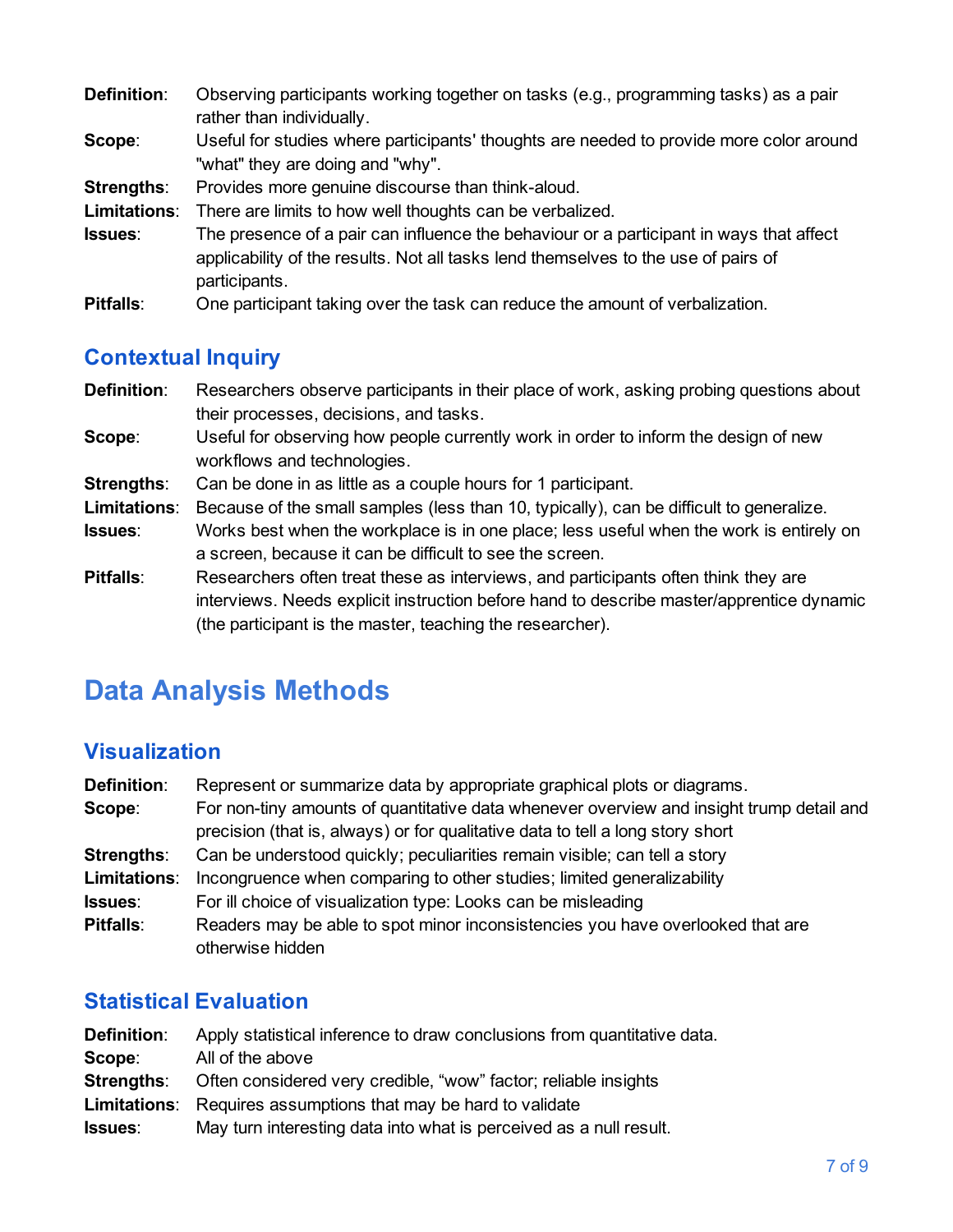**Pitfalls**: Violated assumptions, distorted interpretations, taming variance in user skills

### **Discourse Analysis (Content Analysis)**

| <b>Definition:</b> | Analyze qualitative data (typically verbal communication) and quantify "Who says what,<br>to whom, why, to what extent and with what effect?" by relying on a strict coding<br>scheme. |
|--------------------|----------------------------------------------------------------------------------------------------------------------------------------------------------------------------------------|
| Scope:             | Quantification of event frequencies in qualitatively well-understood domains.                                                                                                          |
| <b>Strengths:</b>  | Repeatable                                                                                                                                                                             |
| Limitations:       | Involves simplification                                                                                                                                                                |
| Issues:            | Unreliable unless coding scheme is very well worked out, likely requiring iteration.                                                                                                   |
| Pitfalls:          | Not recognizing if the coding scheme does not fit the data well; using coders that are not<br>trained well.                                                                            |

### **Grounded Theory**

| <b>Definition:</b> | Qualitative data analysis that generates (as opposed to test) theory by abduction,           |
|--------------------|----------------------------------------------------------------------------------------------|
|                    | constant comparison, and theoretical sampling.                                               |
| Scope:             | Useful for exploring understudied phenomenon.                                                |
| Strengths:         | Does not require researcher to know a priori what constructs or concepts will be useful      |
|                    | for understanding the situation being studied. Important concepts can be "discovered"        |
|                    | through the analytic process.                                                                |
| Limitations:       | Because of small samples, can be difficult to generalize.                                    |
| <b>Issues:</b>     | Detailed open coding can be time consuming and difficult to repeat. Also, in my              |
|                    | experience it can be difficult for new researchers to find interesting insights in the data. |
| Pitfalls:          | Getting lost in detailed coding and missing the important questions to be asked.             |
|                    |                                                                                              |

## **References**

A. Dean and D. Voss. Design and Analysis of Experiments. Springer, 1998. *Good introduction to the statistical data analysis side of experiment design.*

IDEO. Method Cards: 51 Ways to Inspire Design. William Stout, 2003. (available as iPhone app!) *This set of cards introduces 51 evaluation methods to try out.*

B. Kitchenham. Evaluating software engineering methods and tool, Part 1: The evaluation context and evaluation methods. ACM SIGSOFT Software Engineering Notes, 21(1):11–14, 1996. *A series of articles by Barbara Kitchenham focus on applying a variety of user evaluation methods to the software engineering context.*

H. Lam, E. Bertini, P. Isenberg, C. Plaisant, and S. Carpendale. Seven Guiding Scenarios for Information Visualization Evaluation. Technical Report 2011-992-04, University of Calgary, 2011. *A broad overview of evaluation techniques, grounded in the context of information visualization. Organized around a variety of evaluation scenarios (e.g. evaluating user performance) and describes questions, methodologies, and analyses for each scenario.*